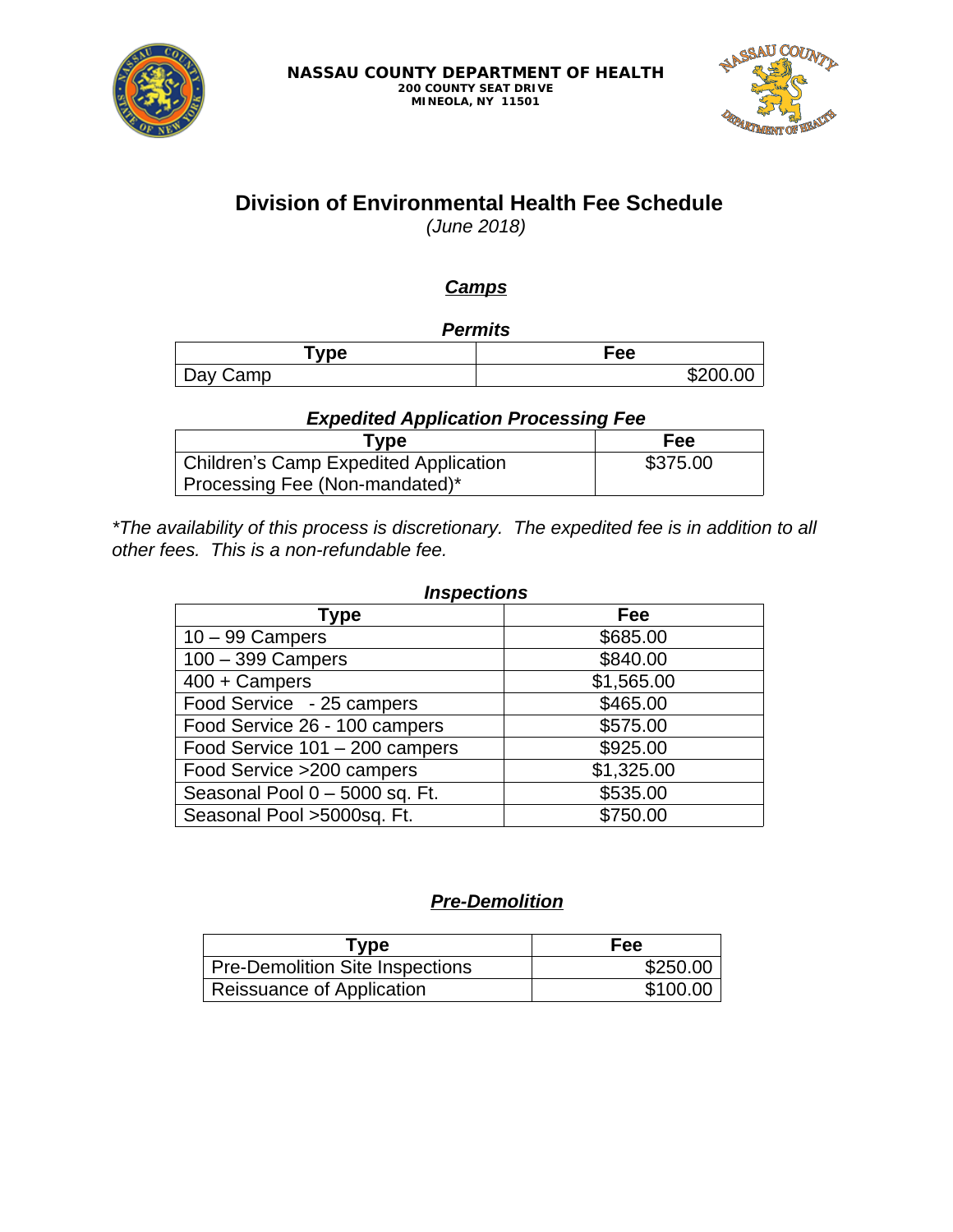### *Food Service*

| <b>Type</b>                                           | <b>Number of Seats</b> | Fee        |
|-------------------------------------------------------|------------------------|------------|
| Restaurants, Diners, Educational Food Service, Parks, | $0 - 25$               | \$465.00   |
| Campsites, Local Institutions, and Day Care/Camp      |                        |            |
| Lunch (see Note 1)                                    |                        |            |
| Restaurants, Etc. (see Note 1)                        | $26 - 100$             | \$575.00   |
| Restaurants, Etc. (see Note 1)                        | $101 - 200$            | \$925.00   |
| Restaurants, Etc. (see Note 1)                        | >200                   | \$1,325.00 |
| Delicatessen (see Note 1)                             | N/A                    | \$690.00   |
| Mobile / Food Selling (see Note 1)                    | N/A                    | \$435.00   |
| Bar / Tavern (see Notes 1 & 2)                        | N/A                    | \$470.00   |
| Other Food Service (see Note 1)                       | N/A                    | \$435.00   |
| Bakery (see Note 1)                                   | N/A                    | \$465.00   |
| Frozen Dessert Manufacturer (see Note 1)              | N/A                    | \$435.00   |
| Frozen Dessert (see Note 4)                           | N/A                    | \$25.00    |
| Catering Commissary (see Note 1)                      | N/A                    | \$750.00   |
| Vending Commissary (see Notes 1 and 2)                | N/A                    | \$325.00   |
| Vending Machine Operator (see Notes 2 and 4)          | N/A                    | \$150.00   |
| Vending Machines (see Notes 3 & 4)                    | N/A                    | \$10.00    |
| Expedited Plan Review (see Note 4)                    | N/A                    | \$500.00   |
| Late Fee FSE                                          | N/A                    | \$200.00   |
| FMTCC** 10 hour certification course                  | N/A                    | \$65.00    |
| FMTCC** 3 hour review/certification course            | N/A                    | \$35.00    |
| FMTCC** 10 hour certification weekend/evening course  | N/A                    | \$100.00   |
| FMTCC** Replacement/duplicate certificate             | N/A                    | \$15.00    |

\*\*FMTCC: Food Managers Training Certification Course

*Note:*

- *1. This fee includes a non-refundable application fee of \$150.00*
- *2. Two year permit.*
- *3. This fee is added, per machine, to vending commissary or vending machine operator fee.*
- *4. This is a non-refundable fee.*

### *Special Event Sponsor Permit*

| <b>Type</b>    | Fee    |
|----------------|--------|
| Sponsor Permit | \$100. |
| Late Fee       | \$100. |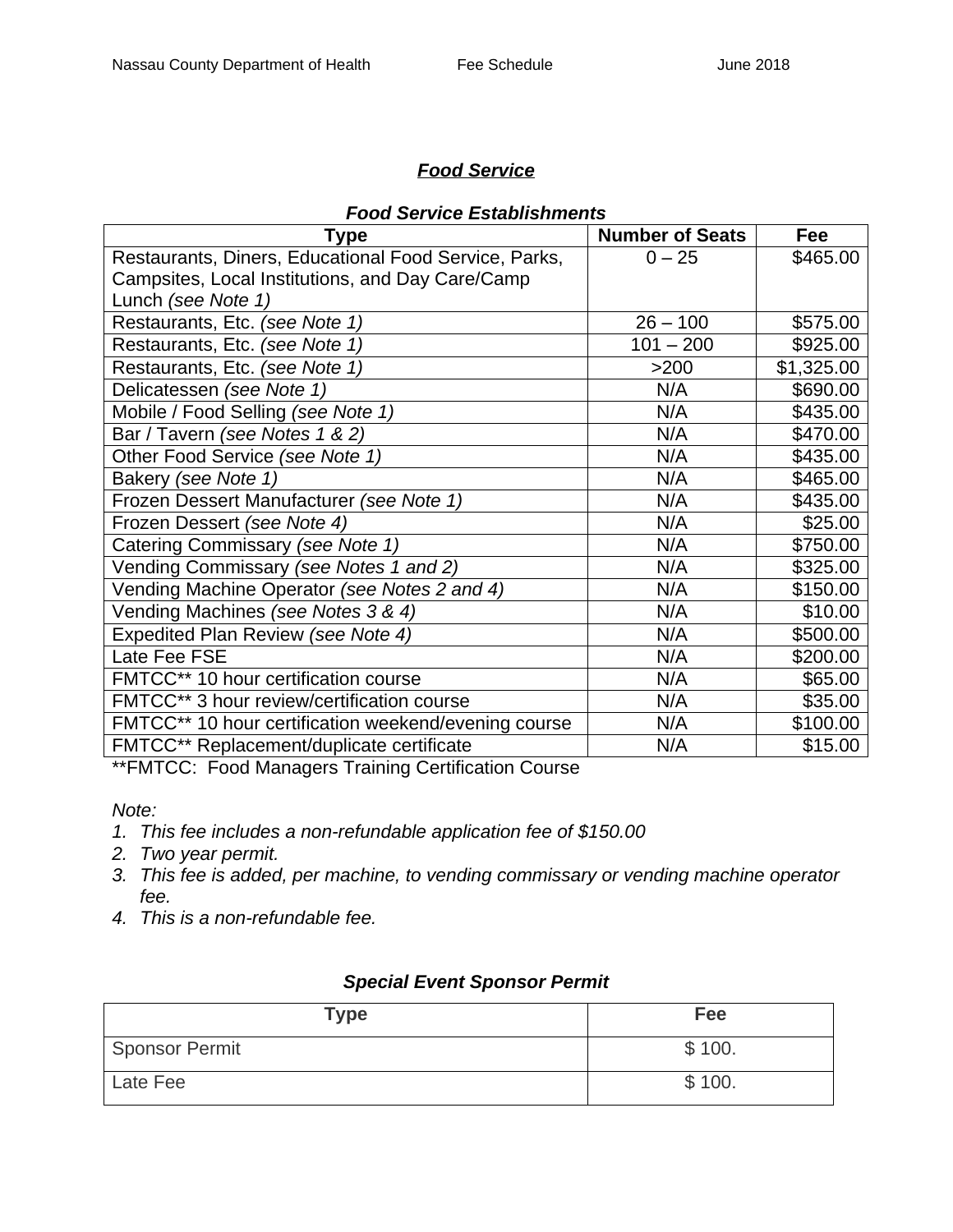| <b>Type</b>                                                                                                         | Fee    |
|---------------------------------------------------------------------------------------------------------------------|--------|
| Non-Hazardous for Single Day Event                                                                                  | \$85.  |
| Non-Hazardous for Multi-Day Event or<br>Existing permitted Food Service Establishment with<br>Other Temp Food Prep* | \$150. |
| Pre-Packaged Food Sampling for Single Day Event                                                                     | \$35.  |
| Pre-Packaged Food Sampling for Multi-Day Event                                                                      | \$60.  |
| Potentially Hazardous Single Day Event                                                                              | \$215. |
| <b>Potentially Hazardous Multi-Day Event</b>                                                                        | \$400. |
| Late Fee **                                                                                                         | \$100. |

#### *Temporary Food Service Vendor Permit*

*Note: ALL TEMPORARY FOOD FOOD SERVICE VENDORS THAT WILL HAVE A FROZEN DESSERT MACHINE MUST PAY AN ADDITIONAL \$25.00 FEE AS REQUIRED BY NEW YORK STATE LAW (New York State Sanitary Code 14-2.2(a))*

*\*Existing Licensed Facility's stand must be within 25 feet of storefront.*

*\*\* Temporary Event Applications for Sponsors must be received 30 days prior to event. Temporary Food Service Permit Applications for Vendors must be received in our office at least (3) full business days prior to event. Payment must be money order, certified check, or credit card.*

### *Pools & Beaches*

| Type                                                | <b>Size</b>       | <b>Fee</b> |
|-----------------------------------------------------|-------------------|------------|
| Seasonal Pool (see Note)                            | $0 - 5000$ sq. ft | \$535.00   |
| Seasonal Pool (see Note)                            | >5000 sq. ft.     | \$750.00   |
| Annual Pool (see Note)                              | $0 - 4000$ sq. ft | \$970.00   |
| Annual Pool (see Note)                              | >4000 sq. ft.     | \$1,315.00 |
| Bathing Beach (see Note)                            | N/A               | \$345.00   |
| Late Fee                                            |                   | \$200.00   |
| Bathing Beach, Swimming Pool, Whirlpool, Wading     | N/A               | \$1,500.00 |
| Pool Plan Review                                    |                   |            |
| Pool Renovations Plan Review                        | N/A               | \$500.00   |
| Drain Grate Replacement only (single pool)          | N/A               | \$125.00   |
| Drain Grate Replacement only (each additional pool) | N/A               | \$35.00    |

*Note: This fee includes a non-refundable application fee of \$150.00.*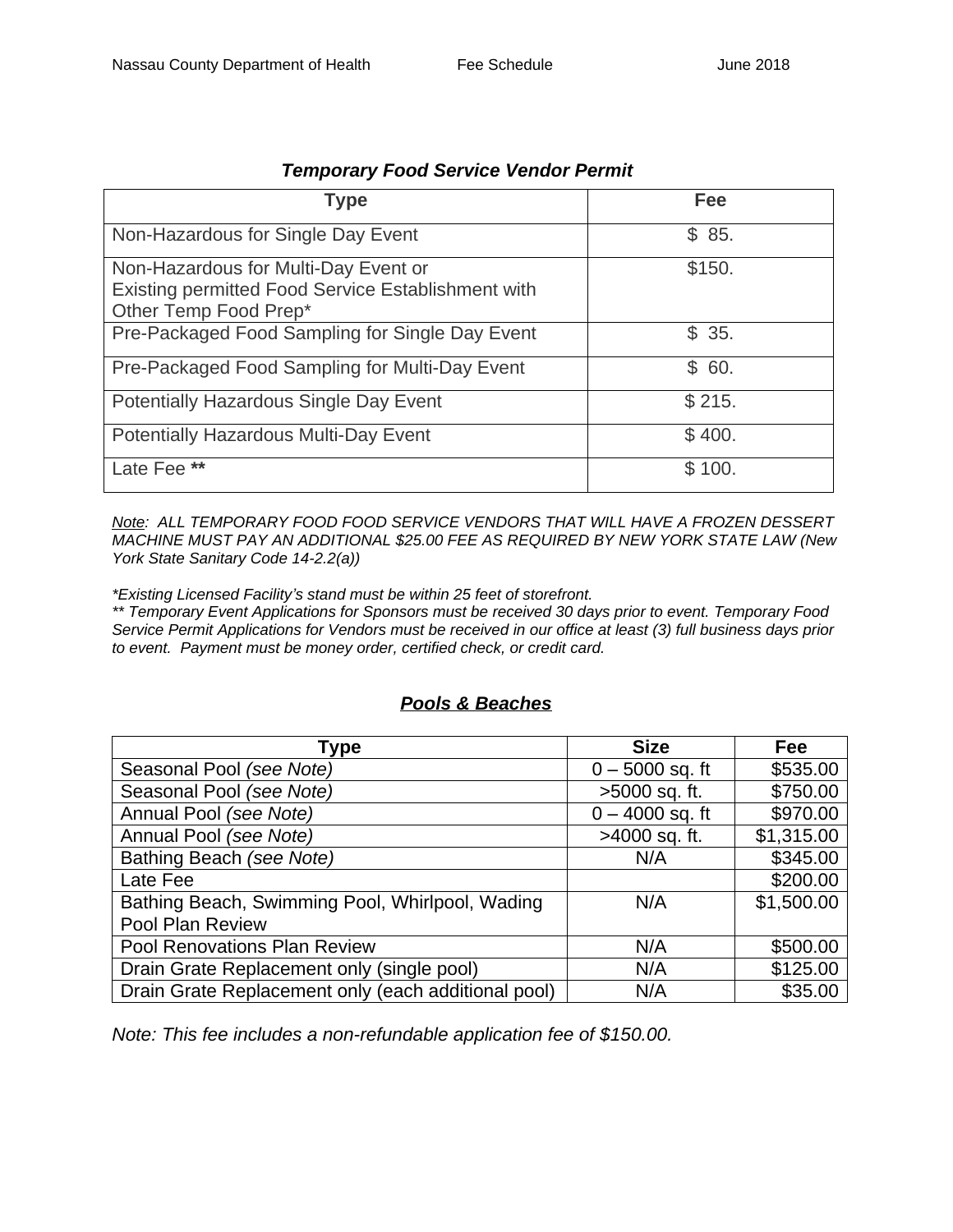## *Sanitary Disposal*

| Type                                              |                    | Fee        |
|---------------------------------------------------|--------------------|------------|
| <b>Sewered Lots</b>                               |                    | \$325.00   |
| <b>Unsewered Lots</b>                             |                    | \$750.00   |
| Commercial:                                       | 1,000 to 4,999 gpd | \$1,450.00 |
|                                                   | 5,000 to 9,999 gpd | \$2,825.00 |
| $>10,000$ gpd                                     |                    | \$4,200.00 |
| Special Projects (per lot or commercial property) |                    | \$2,100.00 |
| <b>Realty Subdivision Map Resubmission</b>        |                    | \$375.00   |
| <b>Individual Sewer Closure Plans</b>             |                    | \$160.00   |
| <b>Sanitary Sewage Disposal System Evaluation</b> |                    | \$625.00   |

#### *Tattoo Facilities and Artists Registration*

| Type                                | Fee      |
|-------------------------------------|----------|
| Tattoo Parlor/Facility (see Note 1) | \$150.00 |
| Tattoo Artist (see Note 2)          | \$200.00 |

*Note:*

*1. This is a non-refundable fee.*

*2. This is for a three-year non-refundable certificate, includes training.*

### *Temporary Residences*

| <b>Number of Rooms</b> | Fee        |
|------------------------|------------|
| $10 - 20$ (see Note)   | \$315.00   |
| $21 - 40$ (see Note)   | \$440.00   |
| $41 - 60$ (see Note)   | \$565.00   |
| $61 - 80$ (see Note)   | \$875.00   |
| 81 - 100 (see Note)    | \$1,000.00 |
| $101 - 175$ (see Note) | \$1,200.00 |
| $176 - 250$ (see Note) | \$1,450.00 |
| >250 (see Note)        | \$2,300.00 |
| Late fee               | \$200.00   |

*Note: This fee includes a non-refundable application fee of \$150.00.*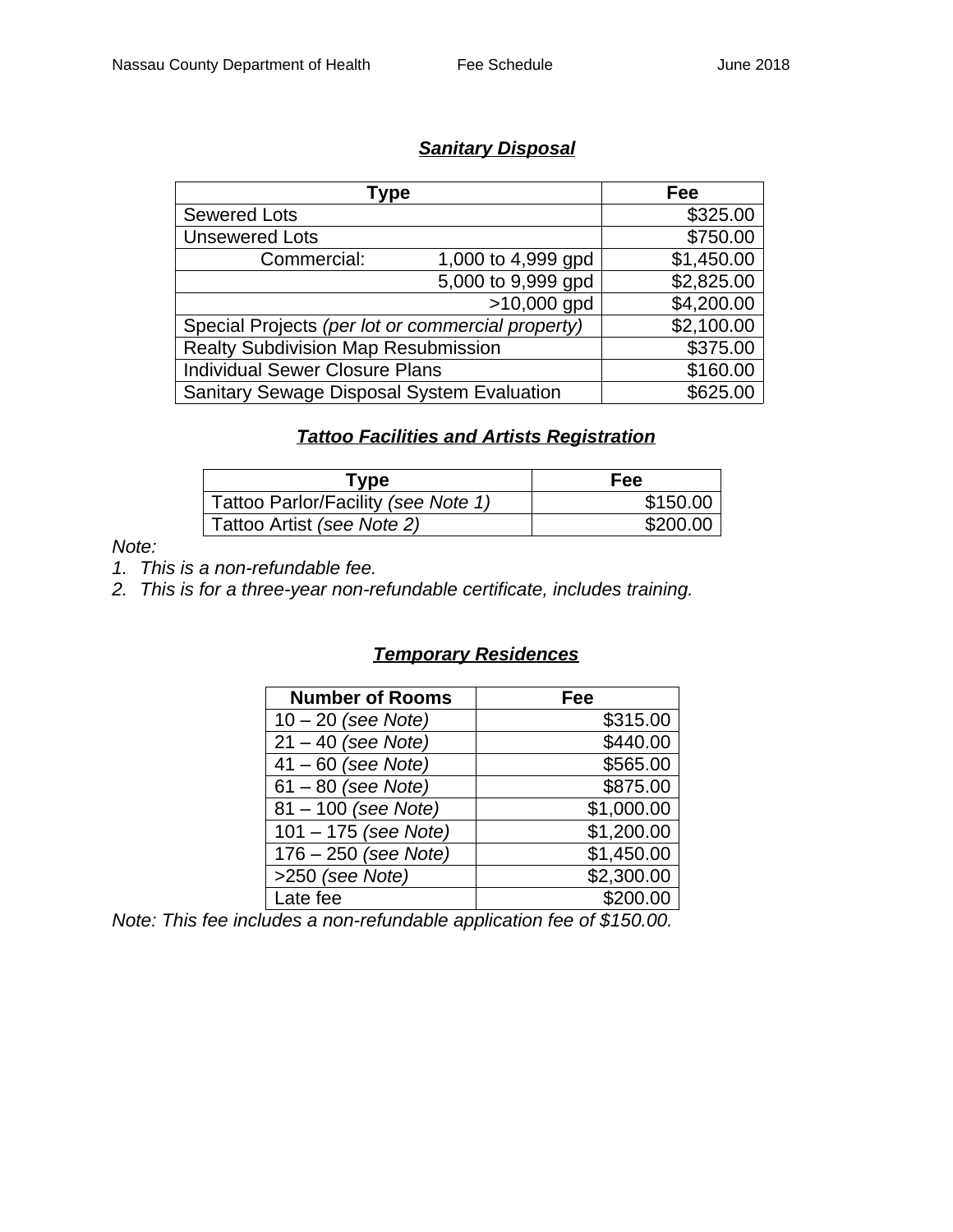### *Tanks & Storage* **Regulated Tanks and Material Storage**

#### *NCPHO Article XI*

| <b>Type</b>                                                      |       |
|------------------------------------------------------------------|-------|
| <b>Application Fee</b>                                           | \$200 |
| Tank/Storage Area Registration (Notes 1 & 2)                     | \$195 |
| Late Registration Fee                                            | \$200 |
| Tank Plan Review: Tanks less than 250 gallons; per tank          | \$145 |
| Tank Plan Review: Tanks 250 gallons or greater; per tank         | \$600 |
| Tank Plan Review: Brine and Road Deicing storage tanks; per tank | \$600 |
| Bulk Storage Plan Review: < 5 Drums                              | \$145 |
| Bulk Storage Plan Review: 5 to 19 Drums                          | \$250 |
| Bulk Storage Plan Review: > 19 Drums                             | \$440 |
| Dry Storage Plan Review: $< 2,000$ lbs.                          | \$145 |
| Dry Storage Plan Review: 2,000 to 10,000 lbs.                    | \$250 |
| Dry Storage Plan Review: $> 10,000$ lbs.                         | \$440 |
| Tank Test Verification; per tank (Note 3)                        | \$185 |
| Tank Abandonment $\leq 1,100$ gallons (Note 4)                   | \$70  |
| Tank Abandonment $> 1,100$ gallons (Note 5)                      | \$220 |
| Tank Removal $\leq 1,100$ gallons (Note 4)                       | \$90  |
| Tank Removal $> 1,100$ gallons (Note 5)                          | \$220 |

Note 1. Registration Permit Fee; per year of permit.

Note 2. Maximum registration permit fee for indoor tanks is \$780.

Note 3. Maximum tank testing fee per site, per day is \$555.

Note 4. Maximum Tank  $( \leq 1,100 \text{ gal})$  Abandonment/Removal fee per facility, per day is \$450.

Note 5. Maximum Tank (> 1,100 gal) Abandonment/Removal fee per facility, per day is \$1,100.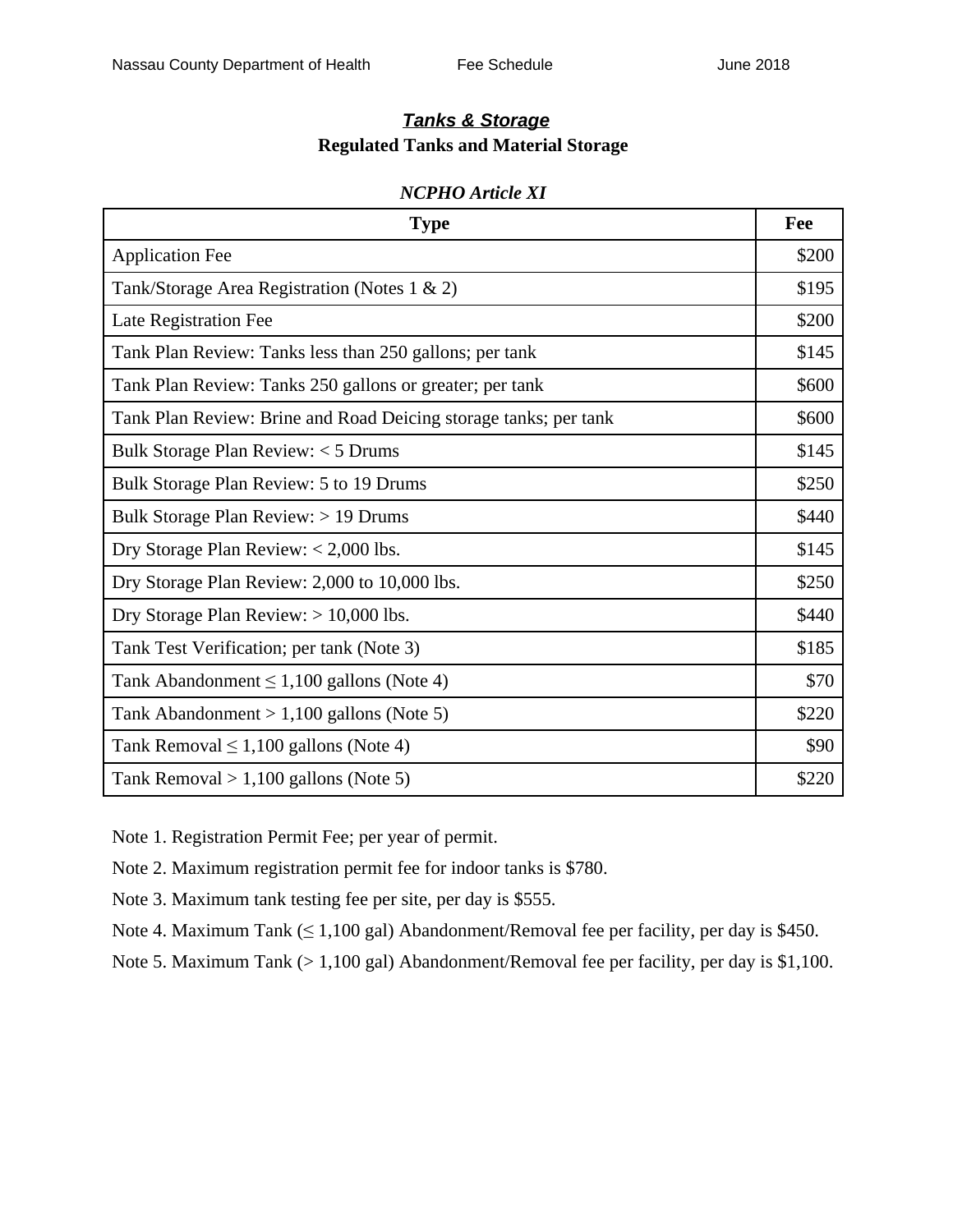### **Petroleum Bulk Storage**

| <b>Type</b>                                                                                                   | Fee     |  |
|---------------------------------------------------------------------------------------------------------------|---------|--|
| <b>Application Fee</b>                                                                                        | \$200   |  |
| Tank/Storage Area Registration (Notes 1 & 2)                                                                  |         |  |
| Late Registration Fee                                                                                         | \$200   |  |
| Tank Plan Review: Petroleum tanks less than 250 gallons, except gasoline and<br>belowground diesel; per tank  |         |  |
| Tank Plan Review: Petroleum tanks 250 gallons or greater, except gasoline and<br>belowground diesel; per tank |         |  |
| Tank Plan Review: All gasoline and belowground diesel tanks; per tank                                         | \$1,200 |  |
| Petroleum Piping System Modifications Only; per piping system                                                 |         |  |
| Tank Test Verification; per tank (Note 3)                                                                     | \$185   |  |
| Tank Abandonment $\leq 1,100$ gallons (Note 4)                                                                |         |  |
| Tank Abandonment $> 1,100$ gallons (Note 5)                                                                   |         |  |
| Tank Removal $\leq 1,100$ gallons (Note 4)                                                                    |         |  |
| Tank Removal $> 1,100$ gallons (Note 5)                                                                       |         |  |
| Flammable/Combustible Liquid Tank Installer, Tank Remover Certification                                       |         |  |
| Flammable/Combustible Liquid Tank Installer, Tank Remover Certification<br>Renewal                            |         |  |
| Flammable/Combustible Liquid Tank Tester Certification                                                        | \$330   |  |
| Flammable/Combustible Liquid Tank Tester Certification Renewal                                                | \$70    |  |

#### *NCPHO Article XV*

Note 1. Registration Permit Fee; per year of permit.

Note 2. Maximum registration permit fee for indoor tanks is \$780.

Note 3. Maximum tank testing fee per site, per day is \$555.

Note 4. Maximum Tank  $(≤ 1,100$  gal) Abandonment/Removal fee per facility, per day is \$450.

Note 5. Maximum Tank (> 1,100 gal) Abandonment/Removal fee per facility, per day is \$1,100.